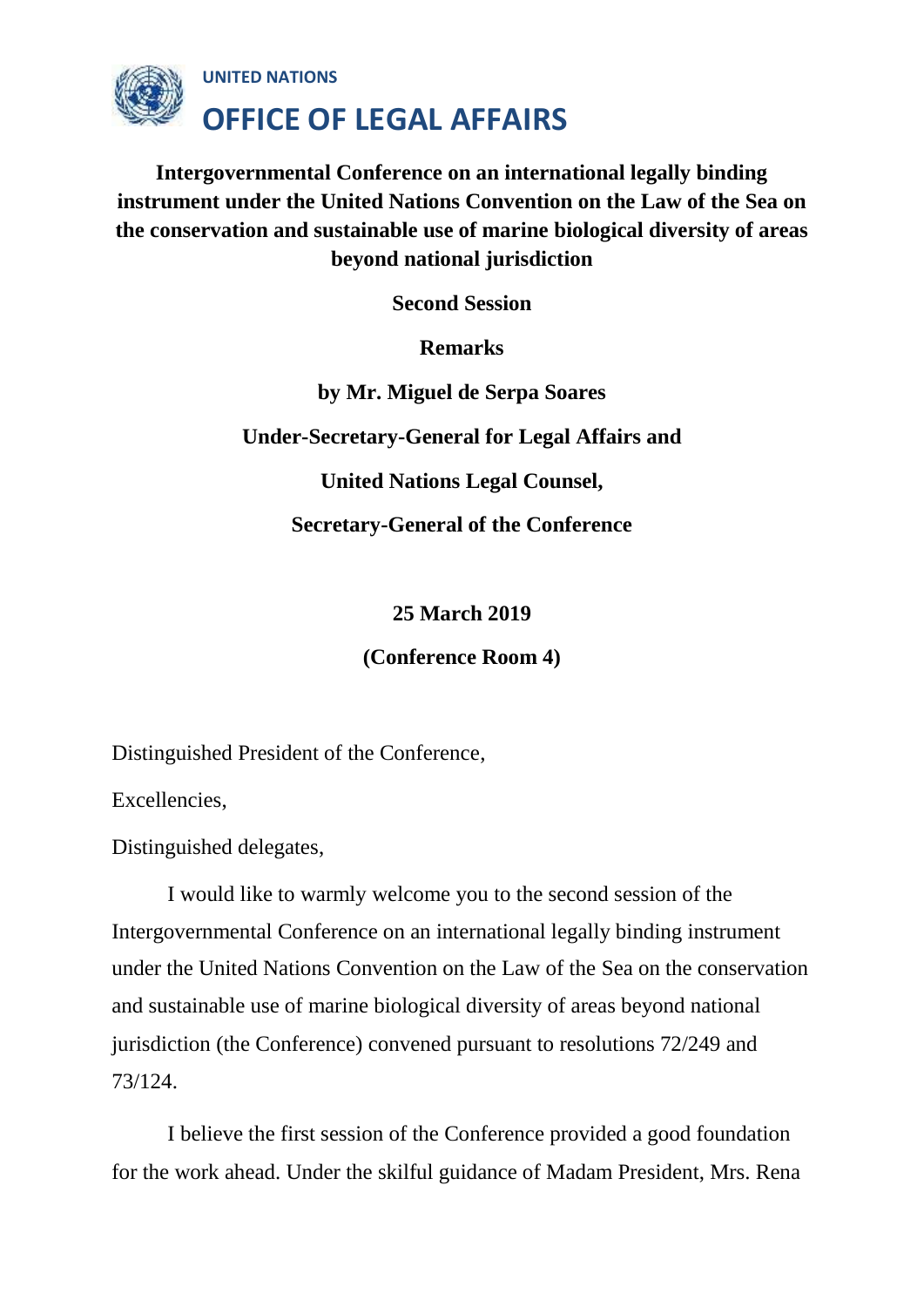

#### **UNITED NATIONS, OFFICE OF LEGAL AFFAIRS**

Lee, including her aid to discussions, that session allowed detailed discussions on the various issues of the package agreed in 2011 and the identification of the major options on the table in respect of those issues. The President's aid to negotiations prepared for this session of the Conference reflects the breadth, intricacy and quality of the discussions that have taken place so far.

Being conscious of the critical work that lies ahead of you over the next two weeks, I shall keep my remarks brief and highlight some of the developments of relevance to the work of the Conference.

I am aware of, and encouraged by, the numerous regional and technical workshops that have been held on various issues currently discussed by the Conference to raise awareness of those issues and advance the discussions. These workshops are undoubtedly of great importance in progressing the work of the Conference.

Other events have continued to build on the momentum for ocean conservation and sustainable use. For example, the Conference of the Parties to the Convention on Biological Diversity, which held its fourteenth meeting in November 2018, has now endorsed the description of 321 ecologically or biologically significant marine areas, some of which are in areas beyond national jurisdiction or straddle such areas. The theme for this year's annual celebration of World Wildlife Day focused for the first time on marine species.

Efforts have also continued to advance scientific knowledge of our oceans. For example, the 2019 Global Assessment Report on Biodiversity and Ecosystem Services of the Intergovernmental Science-Policy Platform on Biodiversity and Ecosystem Services (IPBES), covers not only land-based ecosystems, but also the open oceans. It is expected to provide a new global synthesis of the state of nature, ecosystems and nature's contributions to people. The report will be considered for approval at the seventh session of the IPBES

2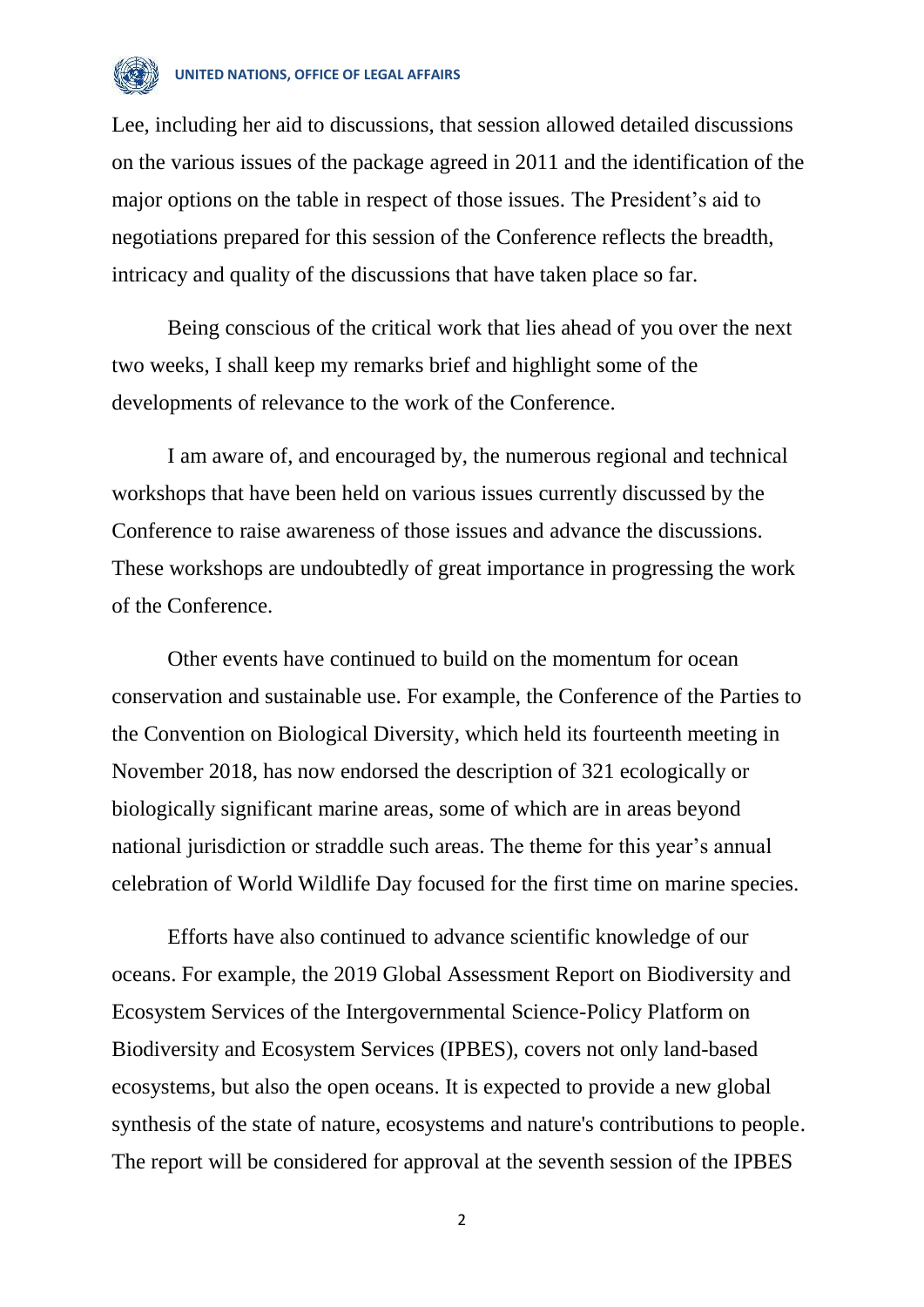

Plenary, to be held from 29 April to 4 May 2019. It has been prepared by 150 leading experts from 50 countries, with additional contributions from a further 250 experts.

Another important report to be finalized this year is a Special Report of the Intergovernmental Panel on Climate Change (IPCC) on the Ocean and Cryosphere in a Changing Climate. The IPCC is expected to consider the report in September 2019. For that report, more than 100 scientists from more than 80 countries are assessing the latest scientific knowledge about the physical science base and impacts of climate change on ocean, coastal, polar and mountain ecosystems, and the human communities that depend on them.

The aforementioned reports are also expected to inform the preparation of the second world ocean assessment, the major output of the second cycle of the Regular Process for Global Reporting and Assessment of the State of the Marine Environment, including Socioeconomic Aspects. That assessment which is to be considered by the General Assembly in 2020 aims to give a picture of the state of the world's marine environment, including socioeconomic aspects, based on developments since the baseline set out in the first world ocean assessment. It will contain several chapters of relevance to marine biological diversity of areas beyond national jurisdiction. Writing teams are currently being formed. However, many more individuals are needed with expertise in a range of subjects. States are therefore encouraged to appoint additional experts to the Pool of Experts, including through their designated National Focal Points. Relevant intergovernmental organizations are also invited to identify experts for recommendation to the Bureau of the Ad Hoc Working Group of the Whole.

Activities to be undertaken within the United Nations Decade of Ocean Science for Sustainable Development will also undoubtedly contribute to

3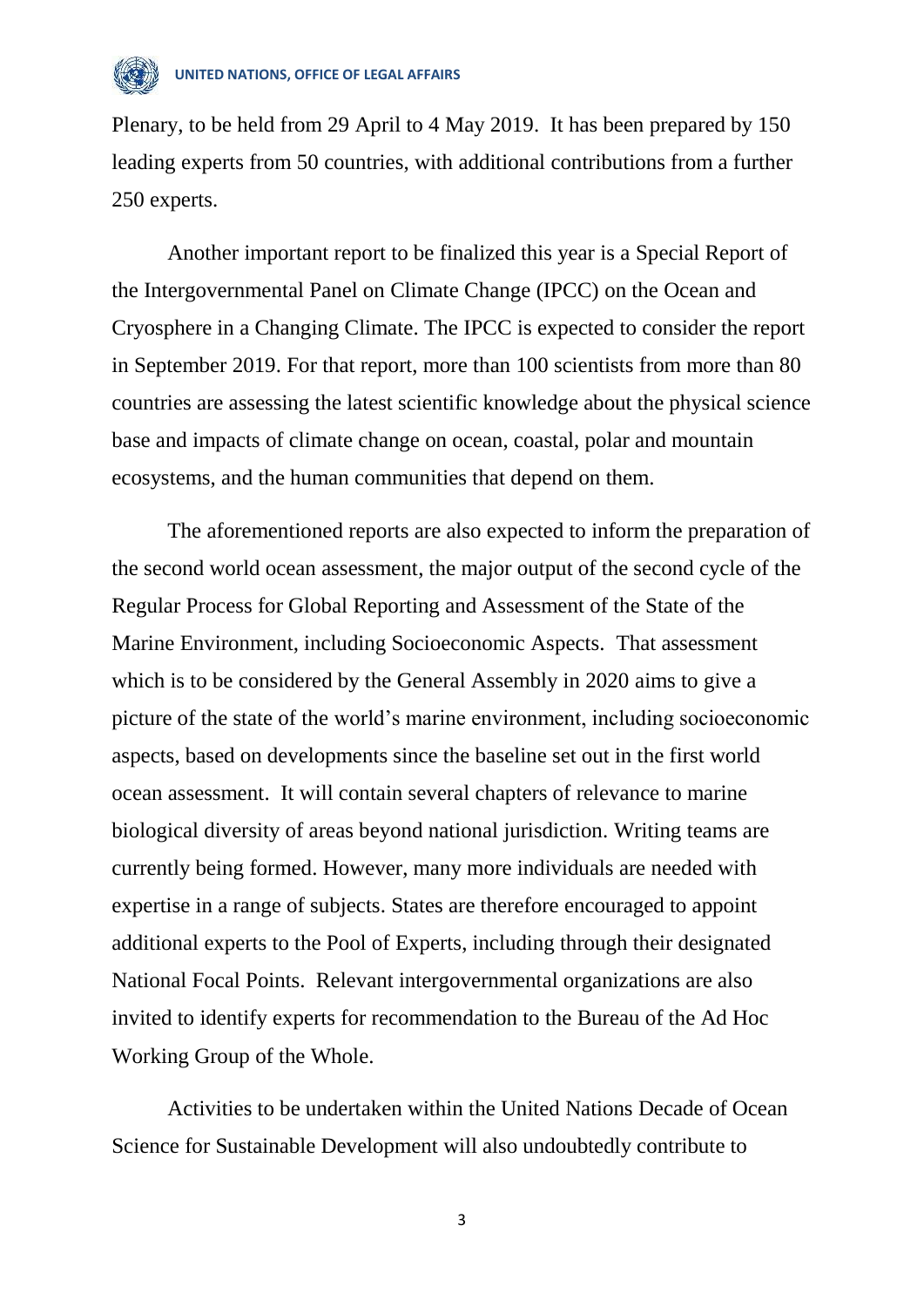

#### **UNITED NATIONS, OFFICE OF LEGAL AFFAIRS**

advancing our knowledge of the oceans, including of marine biological diversity of areas beyond national jurisdiction. In this respect, I note that the topic of focus for the upcoming twentieth meeting of the United Nations Openended Informal Consultative Process on Oceans and the Law of the Sea will be "Ocean Science and the United Nations Decade of Ocean Science for Sustainable Development". That meeting will take place here at United Nations Headquarters from 10 to 14 June 2019.

The importance of advancing ocean science cannot be overstated. For example, of relevance to the work of this Conference, last month, a team of researchers announced that they had successfully sequenced the entire genome of the great white shark. Through their genome-mapping project, these researchers identified certain genetic changes that appear to have helped this species persist for approximately 500 million years longer than almost any vertebrate on Earth. In particular, the researchers found certain genes that could accelerate healing in great white sharks: some genes helped blood to clot and flesh to regrow, others assisted in suppressing tumours. These genes could have potential clinical applications, including in improving wound treatment, and fighting cancer and age-related diseases in humans.

#### Distinguished delegates,

As this forum commences its second substantive session, I am confident that our common interest in providing future generations with healthy and productive oceans will guide delegations in their negotiations.

While your work over the next two weeks may not be easy, I wish to encourage delegations to carry forward the inclusive, open, constructive and cooperative spirit that I observed in the discussions at the first session of this Conference.

4